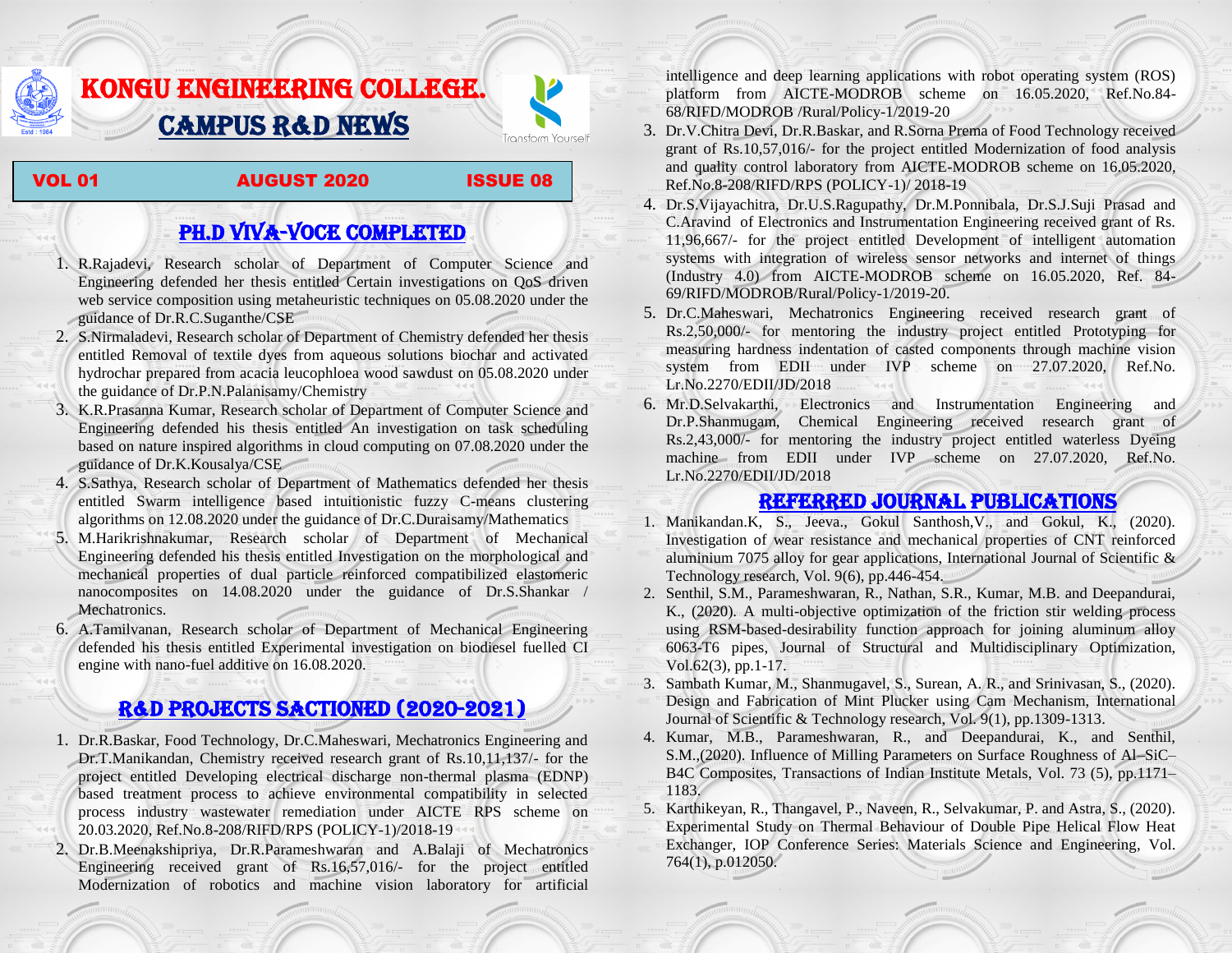- 6. Kaliyannan, G.V., Palanisamy, S.V., Rathanasamy, R., Palanisamy, M., Nagarajan, N., Sivaraj, S. and Anbupalani, M.S., (2020). An Extended Approach on Power Conversion Efficiency Enhancement Through Deposition of ZnS-Al2S3 Blends on Silicon Solar Cells. Journal of Electronic Materials, Vol.49, 5937–5946.
- 7. Dinesh kumar, D., Gnanaprakasam, C.N., Meenakshipriya, B., and Elavarasan, R., (2020). Insights of covid-19 in INDIAN state of Kerala in initial phase, Journal of Critical Reviews, Vol. 7(10), pp. 2166-2172.
- 8. Shankar, S., Manikandan M.,, Raja, G., and Pramanik, A., (2020). Experimental investigations of vibration and acoustics signals in milling process using kapok oil as cutting fluid, Mechanics & Industry, Vol. 21(521), pp. 1-13.
- 9. Priyanka, E.B., Thangavel, S., and Pratheep, V.G., (2020). Enhanced Digital Synthesized Phase Locked Loop with High Frequency Compensation and Clock Generation, Journal of Sensing and Imaging, Vol. 21, Article ID:43, pp.1-12.
- 10. Maheswari, C., Priyanka, E.B., Thangavel, S., Vignesh, S.R. and Poongodi, C., (2020). Multiple regression analysis for the prediction of extraction efficiency in mining industry with industrial IoT. Journal of Production Engineering Vol.17,pp.457-471.
- 11. Thirunavukkarasu, G., Murugesan, G., Mithira, S., Kavimani, R. and Muthupranesh, M. (2020) A Comparative Study of Active and Passive Mixers at Sub 6 GHz for Broadcasting Applications, International Journal of Emerging Trends in Engineering Research , Vol.8(7), pp. 2913-2918.
- 12. Ravivarma, G., Gavaskar, K., Kavitha, N.S., Shahanas Banu, K., Asha, K.G. and Aarthi, S. (2020). An Improved Lsb Data Steganography Using Elliptic Curve Cryptography, Bioscience Biotechnology Research Communications, 13(6), pp. 06-11.
- 13. Geetha, K., Diniesh, V.C., Arun Prasath, N. and Sujitha, J (2020). An Improved Method on Electronic EYE for Weaving Loom, International Journal of Mechanical and Production Engineering Research and Development, Vol.10(3), pp. 9985-9992.
- 14. Dinesh, V., Vijayalakshmi, J., Vignesh, G. and Vishagan, G.K. (2020). Compact Hexagonal Ultra Wideband Fractal Array Antenna for Wireless Body Area Networks, Journal of Xidian University, Vol.14(8), pp. 462-472.
- 15. Gomathi, S., Sasikala, S., Chitra, M., Ramya, S., Nandhini, M. and Pratheep. (2020). Implementation of Spurious Power Suppression Technique (SPST) Adder for Signal Processing and Communication, Bioscience Biotechnology Research Communications, Vol.13(6), pp. 39-44.
- 16. Chitra, M., Sitadevi Bharathula. Suganya, S. and Suresh, M. (2020). Design of Partitioned VLSI Systems for Reliable Processing, Bioscience Biotechnology Research Communications, Vol.13(6), pp. 340-343.
- 17. Kalaiselvi, T.C. and Swathi, S. (2020). Layout based control of electrical appliances using internet of things, Bioscience Biotechnology Research Communications, Vol.13(6), pp. 349-353.
- 18. Murugesan, G., Diniesh, V.C., Suresh, M., Nishrhutha, N., Navitha Banu, B. and Ranjith babu, C. (2020) 'Multimetric Rpl for Heterogeneous Iot Environment', Bioscience Biotechnology Research Communications, Vol.13(6), pp.29-33.
- 19. Diniesh, V.C., Murugesan, G., Joseph Auxilius Jude, M., Jayanth, E.M., Rishikesh, N. and Nanthini, K, (2020). An Experimental Study and analysis of impact on mobile sink in Wireless Sensor Networks: A Survey, Springer Conference Proceedings volume titled Advances in Smart System Technologies in the book series Advances in Intelligent Systems and Computing, 1163(0), pp. 253-260.
- 20. Madumidha, S., SivaRanjani, P. and Venmuhilan, B. (2020). Integrating Blockchain and IoT in Supply Chain Management: A Framework for Transparency and Traceability, IGI Global., pp. 203-229.
- 21. Sivaranjani, P., Agalya, M., Ayisha, A. and Abinanth, S. (2020). Long Range (LoRa) Based Ambulance Monitoring System, Journal of Xidian University, 14(7), pp. 1050-1055.
- 22. Sathish Kumar Shanmugam., Sasikala Ramachandran., SenthilKumar Arumugam., Sanjeevi Pandiy., Anand Nayyar. and Eklas Hossian., (2020). Design and Implementation of Improved Three Port Converter and B4-Inverter Fed Brushless Direct Current Motor Drive System for Industrial Applications, IEEE Access (Special Section on Evolving Technologies in Energy Storage systems for Energy Systems Application), Vol.8, pp. 149093 – 149112.
- 23. Vijayalakshmi, J., Dinesh, V., Gnanasowndari, B., Deepana,A., and Amutha, A., (2020).Design of glass frame antenna for wireless applications, Journal of Xidian University, Vol.14(7), pp. 1880-1886.
- 24. Vijayalakshmi, J., Dinesh, V., Sanju Shree , V., Sivsankgari , P A., and Vibin Mammen Vinod. (2020). Design of UHF RFID tag antenna for food quality, Journal of Xidian University, Vol.14(7), pp. 1972-1978.
- 25. Vijayalakshmi, J., Dinesh, V., and Rubasri, S., (2020). Design of multifunctional metamaterial antenna, Journal of Xidian University, Vol.14(7), pp. 289 -297.
- 26. Mahendrakumar, S., Guna Sekar, T., Vanitha, K., and Kokila, P.,(2020). Design of multiband microstrip patch antenna using Hfss for 3G/4G wireless communication, Bioscience Biotechnology Research Communications, Vol.13(6), pp.1-5.
- 27. Loganathan, N., Shanmugapriya, M., Logeswaran, T., and Dhanapal, M.,(2020).Optimized energy management control over price-responsive demands, IOP Conference Series: Material Science and Engineering,Vol.906(1), pp. 1-8.
- 28. Vijayachitra, S., Hariprsanna, E., Haripriya, S., Kavin, V. S., and Mohanranjith, P., (2020). Pestron For Quality Monitoring abd Custard Apples, International Journal of Mechanical and Production Engineering Research and Development (IJMPERD), Vol. 10(3), pp. 7171-7178.
- 29. Punarselvam, E., Kalavathi Devi, T., Sagai Francis Britto, A., Prakash, N. B.,, and Suresh P., (2020). Segmentation Analysis Technique and identifying stress ratio of Human Lumbar Spine using ANSYS, Journal of Medical Imaging and Health Informatics, Vol.10, pp- 2308-2315.
- 30.Jegan, S., Aravindh Raj, R., Elakkiya, M., Madan, P., and Mounika, P., (2020). Automatic Cassava Plantation using Bluetooth, Bioscience Biotechnology Research Communications, Vol. 13(6), pp. 234 –236.